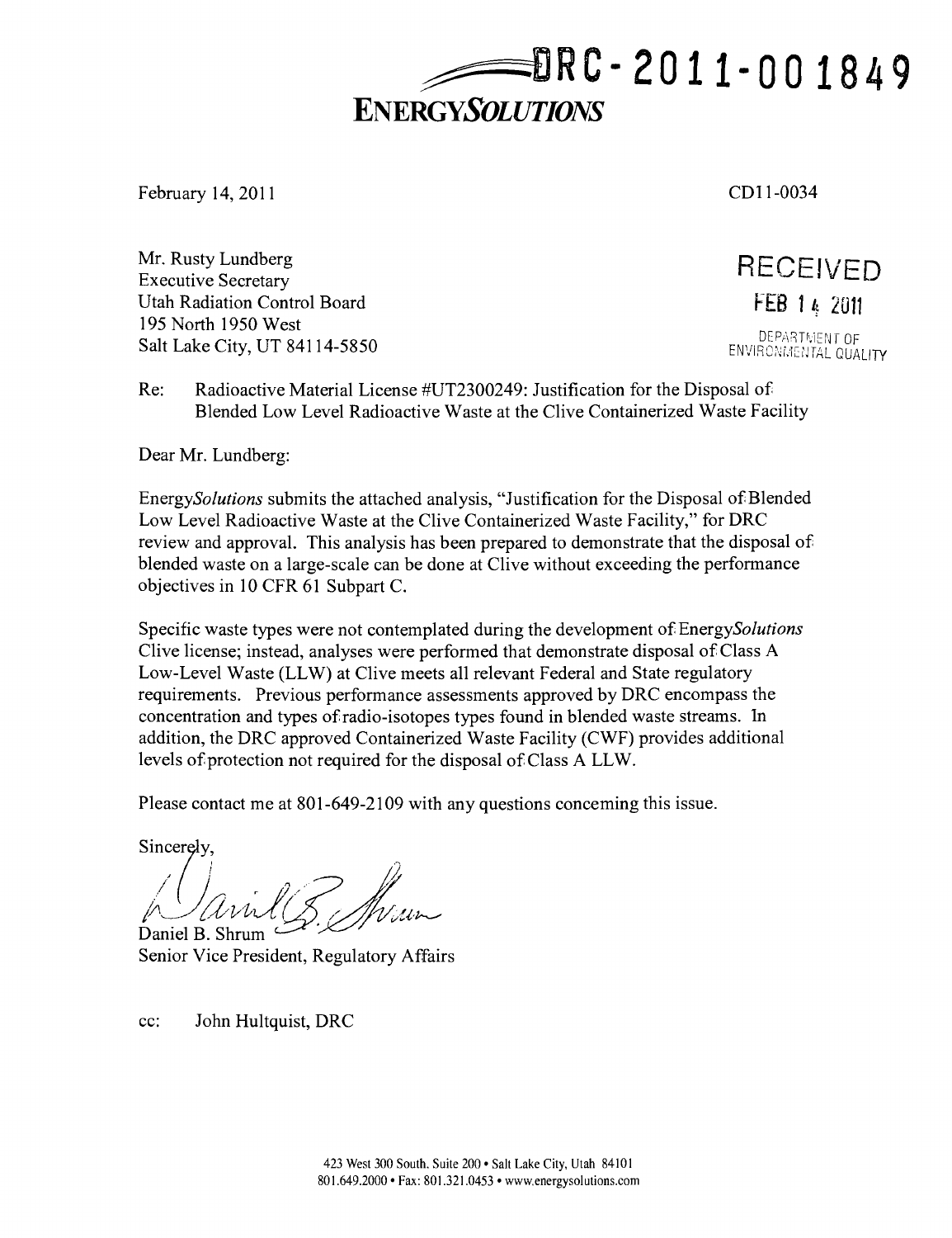**ENERGYSOLUTIONS** 

# Justification for the Disposal of Blended Low Level **Radioactive Waste at the Clive Containerized Waste Facility**

| Prepared:<br>Mark R. Ledoux, CHP | Date: |
|----------------------------------|-------|
| Reviewed:<br>Sean McCandless     | Date: |
| Reviewed:<br>Thomas E. Magerie   | Date: |
| Approved:<br>Daniel B. Shrum     | Date: |

*Date: ^'9'/ /* 

*Date: 7* 

 $2.10.11$ 

*Date: lYOy//*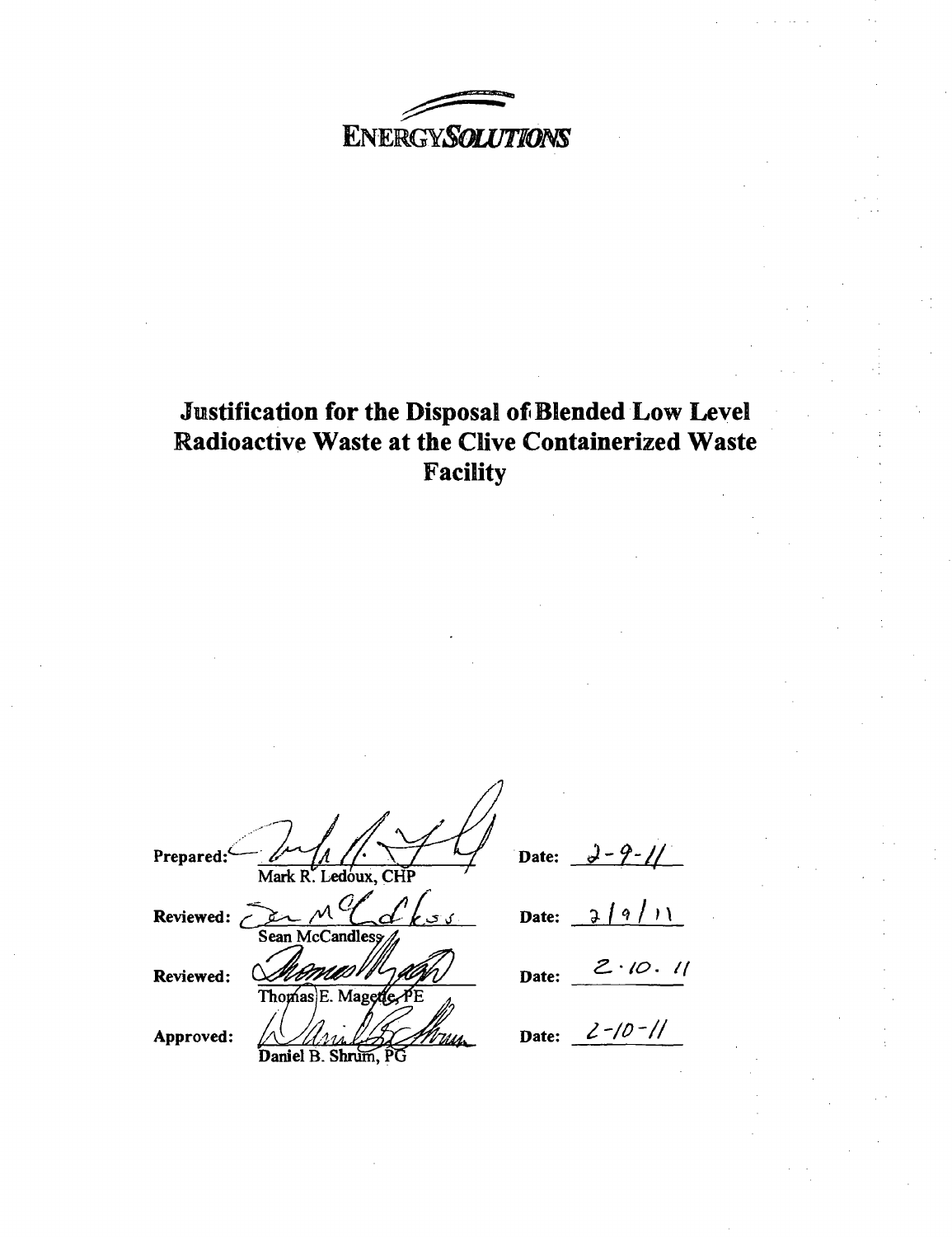### **Introduction**

The U.S. Nuclear Regulatory Commission (NRC) recently issued direction' regarding the blending of low-level radioactive waste (LLW). The direction, in the form of a Staff Requirements Memorandum (SRM), accepted the staff recommendation to revise the Commission's current position on blending to be risk-informed and performance-based through a combination of mlemaking and guidance.

In its analysis of the disposal of blended waste, $<sup>2</sup>$  NRC staff expressed the concem that the</sup> disposal of large quantities of waste at or near the Class A limit had not been evaluated in the development of the regulations for the disposal of LLW in 10 CFR 61. However, the staff acknowledged that actual disposal practices for such wastes were far more robust than the disposal techniques analyzed. In particular, staff recognized that disposal in the Clive Containerized Waste Facility (CWF) includes an engineered barrier and increased depth that provide significant protection for the inadvertent intmder. Specifically, staff stated in their recommendation:

The staff s preliminary independent analysis indicates that current practice at... disposal facilities may safely accommodate an increase in the amount of disposed waste at or just below the Class A limits. Site-specific intmder analyses could be used to confirm protection of individuals from inadvertent intmsion at these sites. $3$ 

NRC has also recently stated its new position<sup>4</sup> that "large-scale LLRW blending may be conducted when it can be demonstrated to be safe." EnergySolutions has prepared this document to demonstrate that blended  $LLW<sup>5</sup>$  can be safely disposed at Clive. This document describes the existing analyses, summarizes current disposal practices in the CWF and the inherent protection provided to an inadvertent intmder, and provides justification that there is no feasible intmder scenario. EnergySolutions has prepared this analysis for review and approval by the Utah Division of Radiation Control (DRC). Specifically, we request DRC concurrence that the Clive CWF has, by this analysis, been demonstrated to be safe for the disposal of blended LLW.

#### **Background**

In the United States, LLW is disposed at licensed disposal facilities in accordance with 10 CFR 61, Licensing Requirements for Land Disposal of Radioactive Waste, or in Utah its Agreement State-equivalent, UAC R313-25, License Requirements for Land Disposal of Radioactive Waste - General Provisions. This regulation contains technical

<sup>&</sup>lt;sup>1</sup> Memorandum to R.W Borchardt, Staff Requirements - SECY-10-0043 - Blending of Low-Level Radioactive Waste, U.S. NRC, October 13, 2010

 $2^{2}$  SECY-10-0043, Blending of Low-Level Radioactive Waste, U.S. NRC, April 7, 2010

<sup>&#</sup>x27; SECY-10-0043, Blending of Low-Level Radioactive Waste, U.S. NRC, April 7, 2010

<sup>\*</sup> Questions and Answers, January 2011

<sup>&</sup>lt;sup>5</sup> Defined as homogenous radioactive waste, such as ion exchange resin or similar waste types that are at or near the Class A limit.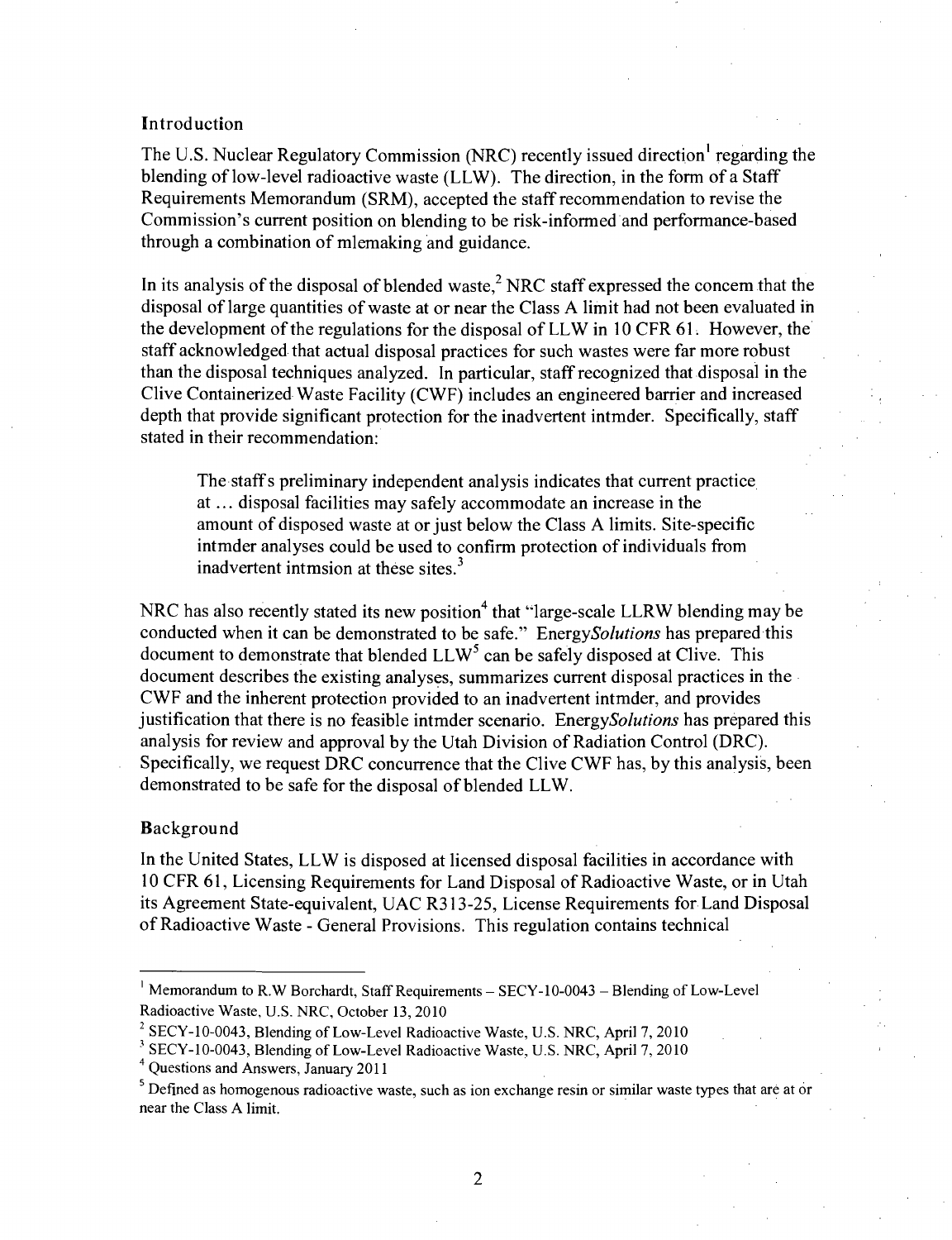requirements for near-surface disposal (within approximately 30 meters of surface) of radioactive waste.

Each disposal site licensed under 10 CFR 61 must meet a minimum set of technical requirements in order to ensure that the site is acceptable for use as a near-surface disposal site of LLW. The primary emphasis for suitability is isolation of waste from the public and the environment. Disposal site features must ensure long-term performance objectives are met to avoid the need for continued active maintenance after site closure.

The performance objectives in 10 CFR 61, Subpart C establish the overall objectives that are required to be achieved in the disposal of LLW. The performance objectives establish performance standards for the design and operation of a LLW disposal facility and include radiation protection limits. (This is fundamentally different than prescriptive regulations that outline specific requirements for design and operation.) These criteria are:

- Protection of general population from releases of radioactivity
- Protection of individuals from inadvertent intrusion
- Protection of individuals during operations
- Stability of the disposal site after closure

These performance objectives set the fiindamental safety requirements for a LLW disposal site. Utah has adopted these objectives in its Administrative Code.

Class A waste is the least radioactive class of LLW and therefore it has minimal requirements for waste characteristics and physical form. Class B waste is more hazardous than Class A and must meet more rigorous waste form requirements to ensure stability after disposal. The most hazardous class is Class C. Among the more rigorous requirements for this waste form is the requirement to protect a potential inadvertent intruder. This requirement can be met by a disposal depth at least 5 meters below grade.

## **Regulatory Basis for the Inadvertent Intruder**

The inadvertent intmder is defined in Utah Administrative Code R313-25-2 as:

A person who may enter the disposal site after closure and engage in activities unrelated to post closure management, such as agriculture, dwelling constmction, or other pursuits which could, by disturbing the site, expose individuals to radiation.

Another important term to define is intruder barrier:

A sufficient depth of cover over the waste that inhibits contact with waste and helps to ensure that radiation exposure to an inadvertent intruder will meet the performance objectives set forth in this part, or engineered stmctures that provide equivalent protection to the inadvertent intmder. (Utah Administrative Code R313-25-2, Definitions)

 $\overline{\mathbf{3}}$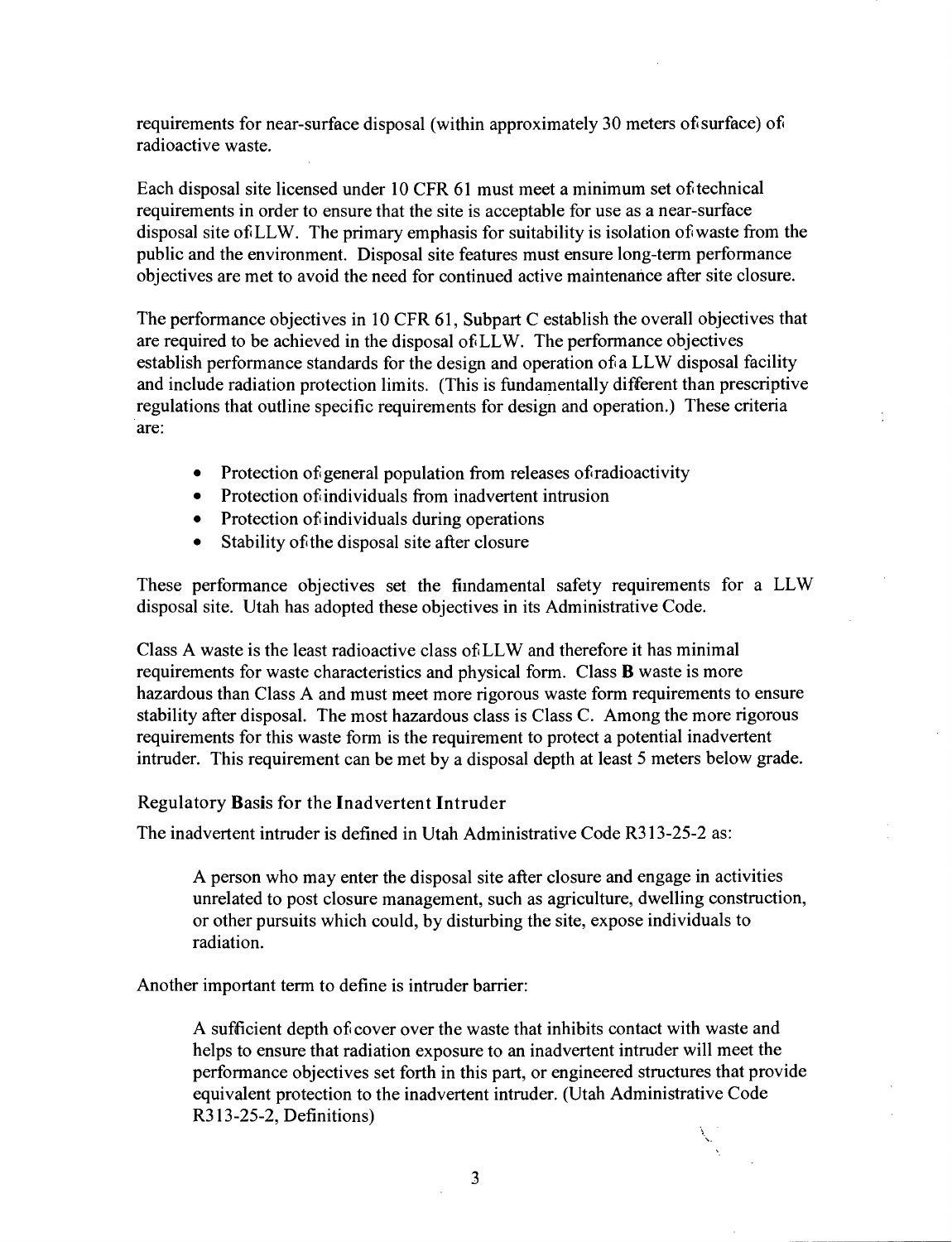The radioactive limits for Class A waste disposal were calculated based upon an assumed limit of institutional control of 100 years. The 100-year institutional control limit:  $(1)$ recognizes that it is possible that at some fime in the fiiture a disposal site may be released for inappropriate use, and (2) is intended to help provide a boundary on longterm costs and social commitment.

Given the combination of 100 years of insfitufional control, an acceptable site, and disposal of waste without any regard to its waste form, NRC staff calculated what the upper concentration of certain isotopes would be, such that, if at the end of the 100-year insfitutional period, an intmder came onto the site and engaged in typical near-surface activifies (lives on site), they would not receive more than a 500 mrem (5 mSv) total effecfive dose equivalent (TEDE).

#### **Intruder Protection Inherent in Clive CWF Disposal Unit Design**

EnergySolutions initiated licensing of the CWF to manage radioactive waste shipments with activity concentrations at the upper end of the Class A range (relatively low volumes) in contrast to their core business, which consisted of waste shipments of low activity at higher volumes. The CWF design has been replicated three fimes and has disposed of nuclear power plant wastes, including Class A resin since 2001. Resin wastes are disposed of in either a plastic or metal liner (container) and placed in the center of the disposal embankment. This disposal methodology exceeds the requirements of 10 CFR 61 and the Utah Adminisfrative Code for disposal of Class A waste in several ways.

• Engineered Facility – Resin liners are placed in either the tirst or second layer of the CWF (see Attachment  $1 -$  Clive CWF Disposal Unit Design). The containers are placed in a honeycomb pattem of concrete silos and backfilled with sand. At some interior locations in the CWF, the containers may instead be placed in a temporary steel silo. The silo is used to ensure the honeycomb spacing pattem, including minimum distances between adjacent containers, is achieved. After the steel silo is removed, voids around the containers are tilled with the sand backtill. Once a specific area of containerized disposal (referred to as a "lift") is filled, additional compacted layers of sand and clay are placed above the container to complete and close the lift.

An engineered facility is an important component in intmder protection. Reliance on engineered features is based on the assumption that an intmder encountering the barrier would recognize it as something out of the ordinary and cease attempts at constmction or agriculture. This would cause the intmder to recognize that something is wrong, step back from the constmction area and inifiate an investigation of land records; thus reducing their exposure to radiation. The combination of the liner and CWF structure protects an intruder from penetrating the site and contacting the waste. This goes beyond Class A requirements.

Stability - The design and operation of the CWF provides more stable disposal than is required by 10 CFR 61 for Class A waste. The placement of containerized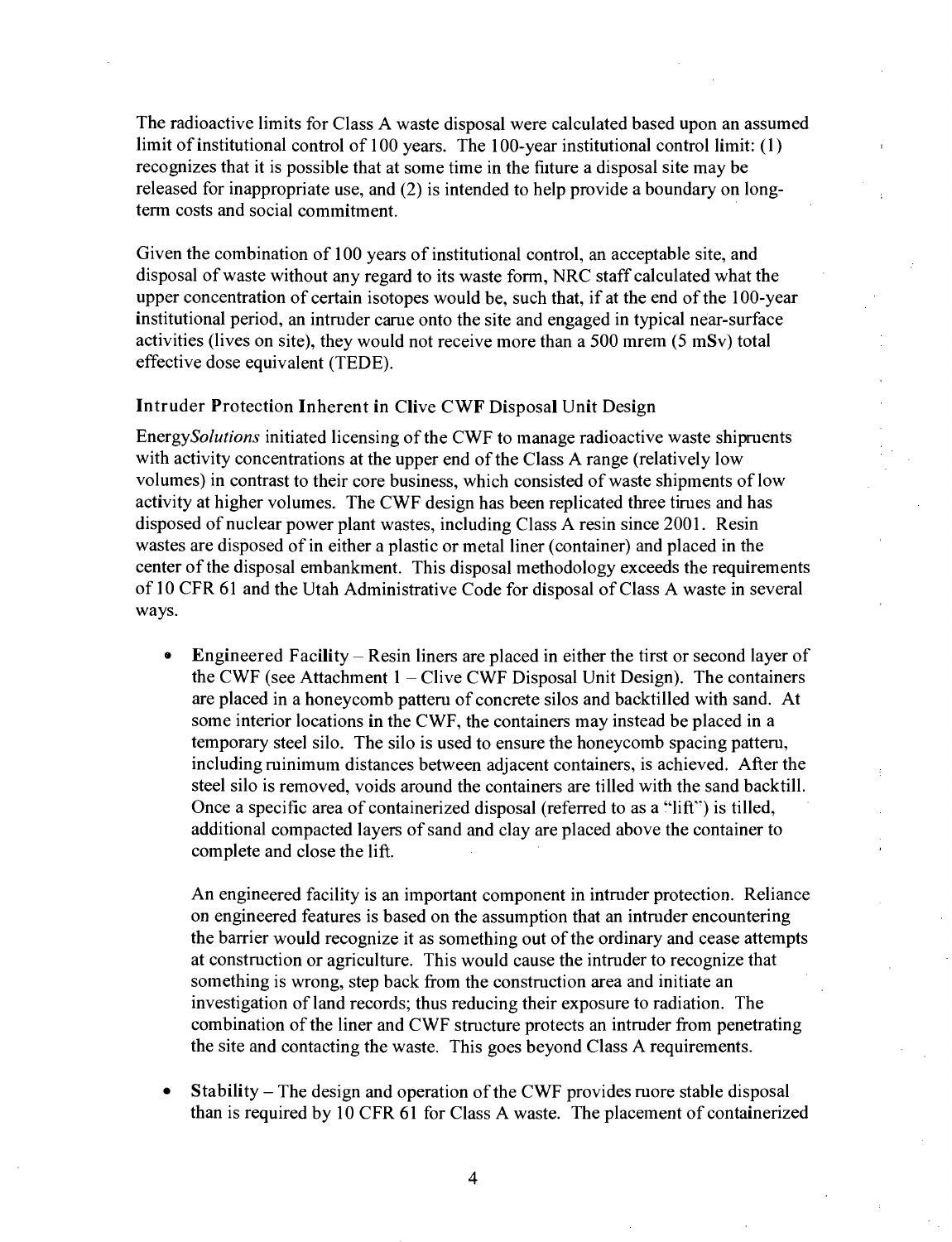waste (liners), the sand backfill, the compacted sand, and clay above the container; the placement and compacfion of bulk waste above the layers of containerized waste, and the cover combine to form a stable disposal configuration. The CWF design provides stability to ensure the long-tenn viability of the disposal unit cover. The use of containers, sand backfill, and compacfion combine to resist slumping and differential settlement, which limits infiltration and reduces the potential for dispersion of the waste over time. In addition to improving the performance of the disposal site, this provides inherent protection for the inadvertent intmder, since it provides a "recognizable and nondispersible waste" as contemplated in 10 CFR 61.56. (Utah Administrative Code R313-15-1009, Classificafion and Characteristics of Low Level Radioactive Waste)

• Depth - As described above, the Clive license requires that the liners are placed in either the first or second layer of the CWF and covered with mulfiple layers of compacted bulk waste. The result is that even the top layer of resin waste is a minimum of 5 meters below the cover, which would be sufficient to satisfy disposal requirements for Class C waste. The 5 meter thick barrier prevents access by an inadvertent intmder. This barrier may be composed of earth, lower activity waste or other similar material.

These aspects of the disposal regimen combine to provide a level of intruder protection that clearly exceeds the minimum required for Class A LLW. It is important to note, however, that the performance assessment prepared by EnergySolutions<sup>6</sup> does not take credit for these advantages but still shows fiall compliance with the performance objecfives of 10 CFR 61, Subpart C.

#### **Absence of Credible Intruder Scenario**

Prior licensing acfions for the Clive facility have evaluated intmder scenarios and concluded that the construction intruder, agriculture intruder, and off-site receptor scenarios are not reasonable.<sup>7,8</sup> The Bingham Environmental report developed the basis (described below) for this conclusion and was approved with the 1998 renewal of the Clive Radioacfive Material License UT 2300249 (RML). The Streamline Consulting report then incorporated the Bingham Environmental evaluation by reference, and was approved with the 2008 renewal of the RML.

Construction Intruder: The construction intruder is assumed to construct a house and live on the disposal site, with a basement beneath the house excavated into waste materials. However, the Clive facility is located in an arid region with saline soil conditions and no

 $6$  Clive Radioactive Material License UT 2300249, Amendment 22 incorporating Class A North Disposal Cell

 $<sup>7</sup>$  Streamline Consulting, Potential Public Health Impacts From Open Disposal Cells at Envirocare of</sup> Utah's Waste Disposal Facility, Clive, Utah, April 6, 2005

<sup>&</sup>lt;sup>8</sup> Bingham Environmental, Inc., Potential Public Health Impacts Associated with Radioactive Waste Disposal, December 17, 1996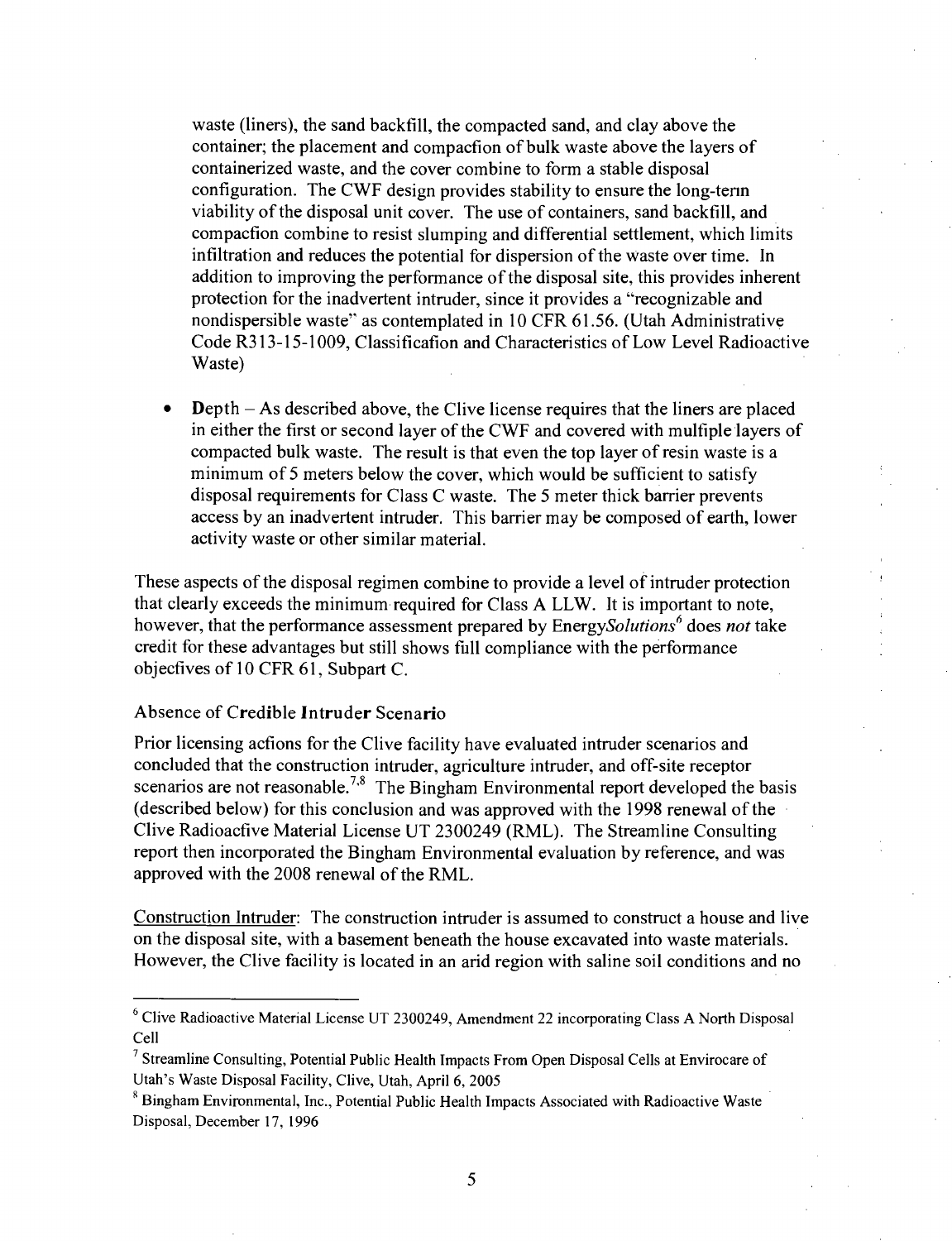local potable groundwater<sup>9</sup>. The facility and surrounding areas have never had permanent residents.

An archeological survey was performed in 1981 in order to qualify the site for the Vitro disposal cell.<sup>10</sup> This survey found no cultural resource sites and one isolated artifact, which consisted of four pieces of broken purple glass from an unknown object. No further resource sites have been uncovered as a result of operations at the facility.

A second cultural and archaeological resources survey was conducted in 2001 on the north half of section 5, directly south of the Clive disposal facility.<sup>11</sup> No paleontological, prehistoric, or historic resources were found in the survey area. This report also summarizes six prior cultural resource inventories performed within a mile of the subject area, including Archeological-Environmental Research Corporation, 1981.

This review identified one further isolated artifact consisting of an evaporated milk can and flattened tobacco tin. The report concludes that there is little probability that paleontological resources will be found in the area. Therefore, one may conclude that the Clive vicinity has not been inhabited by permanent residents in the past due to unfavorable conditions for human habitation; and is not likely to have permanent residences established in the future.

Bingham Environmental, 1996, assessed the situation as follows: "The arid conditions of the site; the lack of a source of potable water at the site; and the absence of any conditions that would promote the site as a desirable place to live; minimize the possibility of a residence being constmcted at the site. Also the exisfing fencing, monuments, and signs, would wam of the site's former use. The thick layer of riprap on the cell itself would discourage the development of a residence on the completed cell..."

Agriculture Intmder: The agriculture intmder is similarly not a reasonable scenario. Given the salinity and low yield of both the upper unconfined and the deeper confined aquifer, local groundwater is not suitable for irrigafion. The arid climate precludes agricultural approaches that rely only on ambient precipitation; and the saline soils are not conducive to crops. Furthermore, the thick layer of riprap on the cell itself would not pemiit crop growth directly on the disposal unit.

Livestock grazing is seasonally permitted and practiced on lands adjacent to the Clive facility. This potential pathway was evaluated by the NRC.<sup>12</sup> This evaluafion concludes, "The issue of potential food chain pathway for human exposure from sheep grazing in the

 $\degree$  In fact, the groundwater is 2 times saltier than ocean water.

 $10$  Archeological-Environmental Research Corporation, Cultural Resource Inventory of One Square Mile in the Clive Locality of Tooele County, Utah, August 31, 1981

 $^{11}$  Sagebrush Consultants, LLC, Class III Cultural and Archaeological Resources Survey for Alternative  $1 -$ 320 Acres, the N  $\frac{1}{2}$  of Section 5, T. 2S., R. 1 IW., May 22, 2001

 $^{12}$  Final Environmental Impact Statement to Construct and Operate a Facility to Receive, Store, and Dispose of 1 le.(2) Byproduct Material Near Clive, Utah, NUREG-1476, August 1993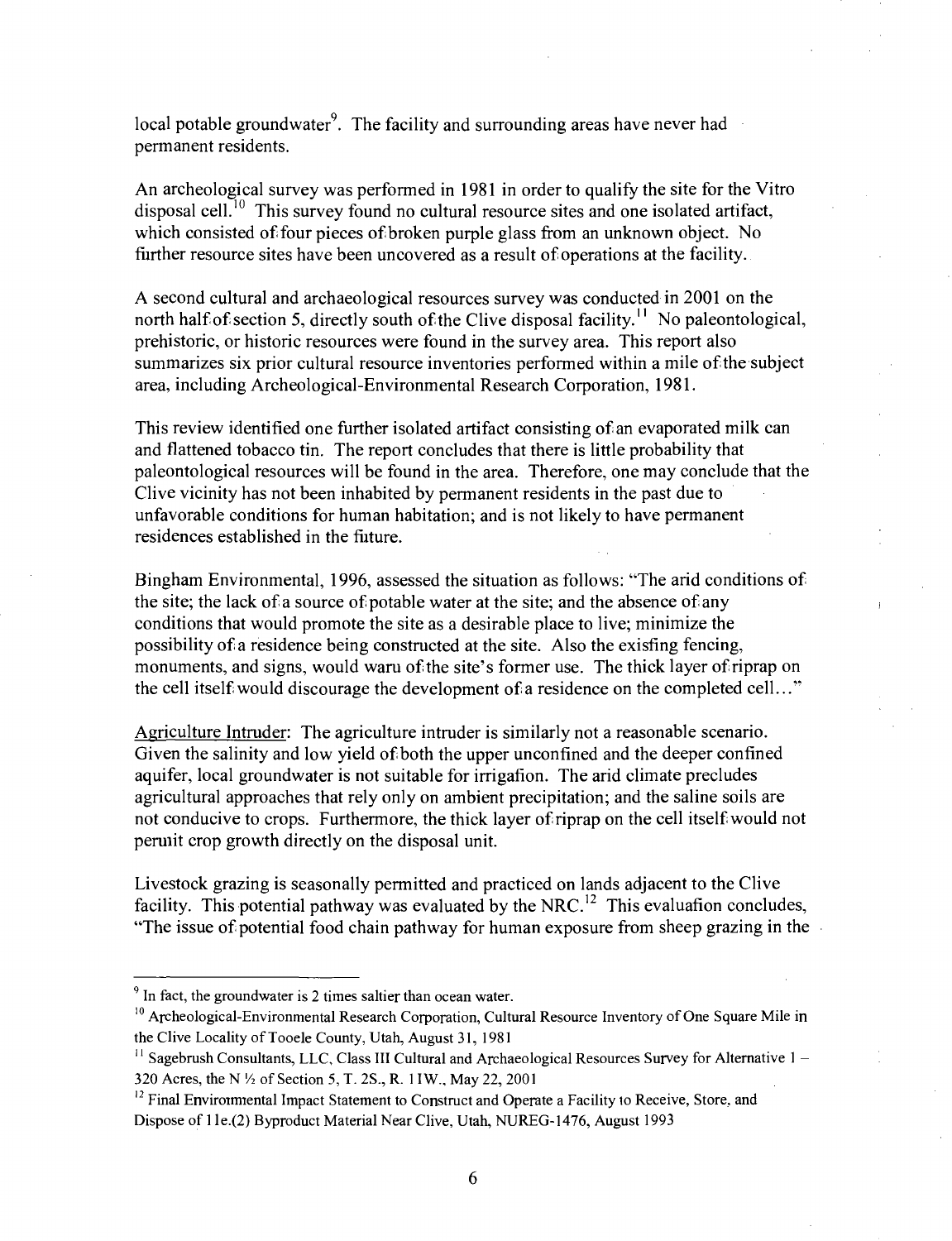area is not considered significant because of the low level of potential contamination and the scarcity of vegetation."

Off-site Receptor: The offsite receptor was initially assumed to build near the edge of the site and use local groundwater for a potable water source.<sup>13</sup> As discussed in the construction intruder evaluation above, these are not reasonable assumptions for the immediate vicinity around the disposal cells.

# **Pathway Analysis for Current Class A Disposal Embankments**

Even though an intmder scenario is highly unlikely at the Clive facility, a ground water receptor pathway was sfill evaluated. For this analysis, the following assumptions were included:

- All waste was disposed at the Class A limits for all isotopes
- Although waste types were not specifically considered, a generalized waste form at the Class A limits was evaluated
- Ground water was potable and the receptor stayed at the facility for 30 years
- The ground water protection standard was 4 mrem/yr  $(0.04 \text{ mSv/yr})$ , as opposed to the NRC prescribed 25 mrem/yr (0.25 mSv/yr)
- The lowest literature values for sorption coefficients  $(K_d)$  were used
- The disposal embankment was assumed to start at or near saturation

The results of the groundwater were used to calculate a dose to the receptor located near the site boundary. This analysis demonstrated that the 4 mr em/yr  $(0.04 \text{ mSv/yr})$ groundwater standard was not exceeded even after 500 years.

# **Conclusion**

The EnergySolutions Clive disposal facility is sited, designed, and operated for the disposal of Class A LLW. The proposed disposal of blended LLW at the Clive facility falls well within the parameters of wastes evaluated as part of the original and subsequent licensing actions. Nonetheless, we have prepared this summary analysis to demonstrate that disposing of significant quantities of LLW at or near the Class A limit, may be safely done at the CWF. As such it clearly has been demonstrated that:

- the site is suitably sited and licensed for the disposal of Class A waste, including large quantities of waste at or near the Class A limits; and
- disposal of waste in the CWF provides inherent additional intruder protection; and
- protection of an intruder is provided even though there are no credible intrusion scenarios; and
- consumption of the groundwater will not result in a dose that exceeds the standard even though the groundwater is not potable.

<sup>&</sup>lt;sup>13</sup> Rogers and Associates Engineering Corporation, Evaluation of the Potential Public Health Impacts Associated with Radioactive Waste Disposal at a Site Near Clive, Utah, 1990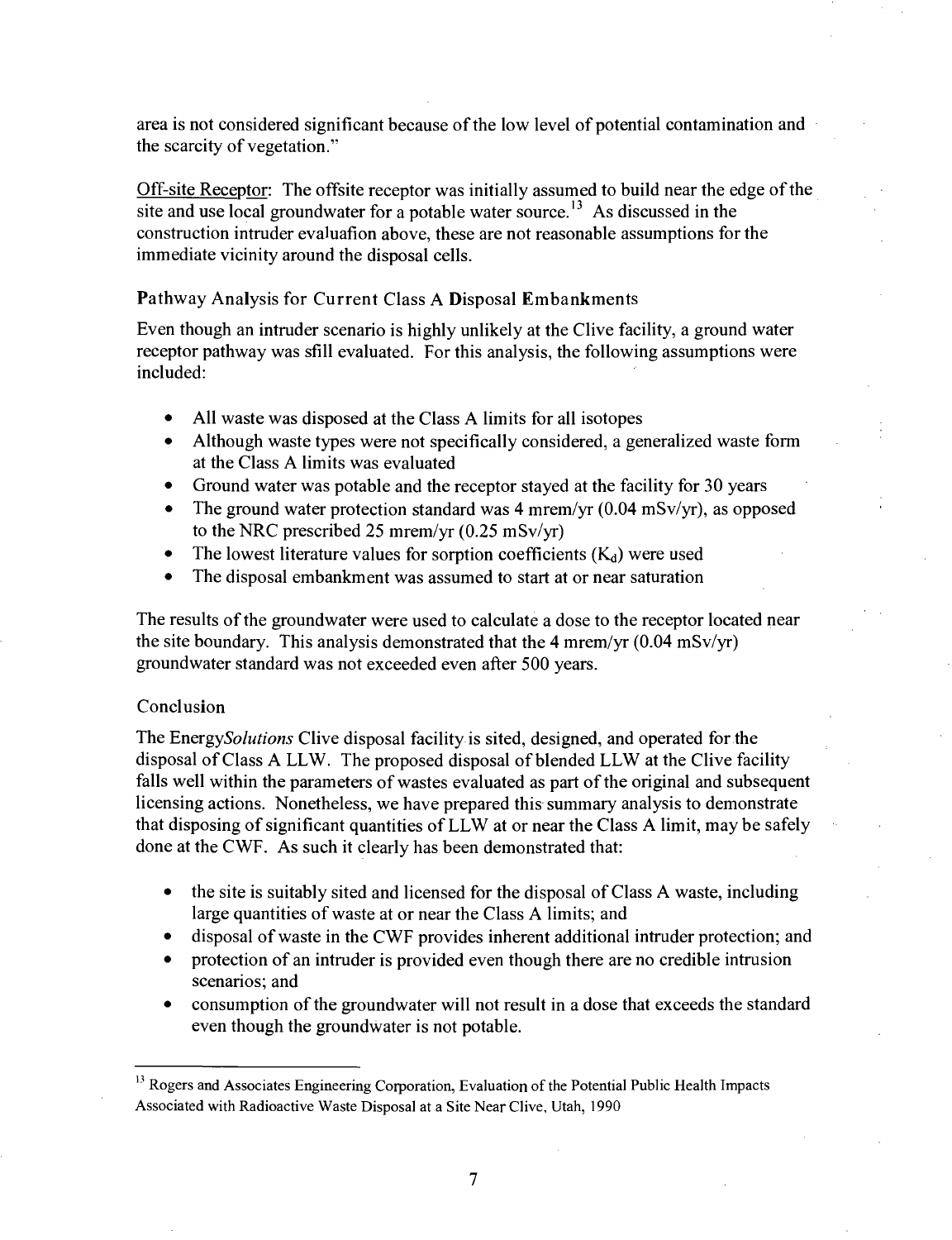Even though not required for Class A waste, the design of the Clive CWF exceeds regulatory requirements for disposal of Class A waste. Specifically, the CWF provides an intmder barrier (engineered facility, disposal unit stability, and at least 5 meters depth to waste) that meets requirements for radioactive waste in excess of Class A concentrations. Therefore, the Clive CWF design, operation and licensing demonstrate that it is safe for the disposal of blended LLW.